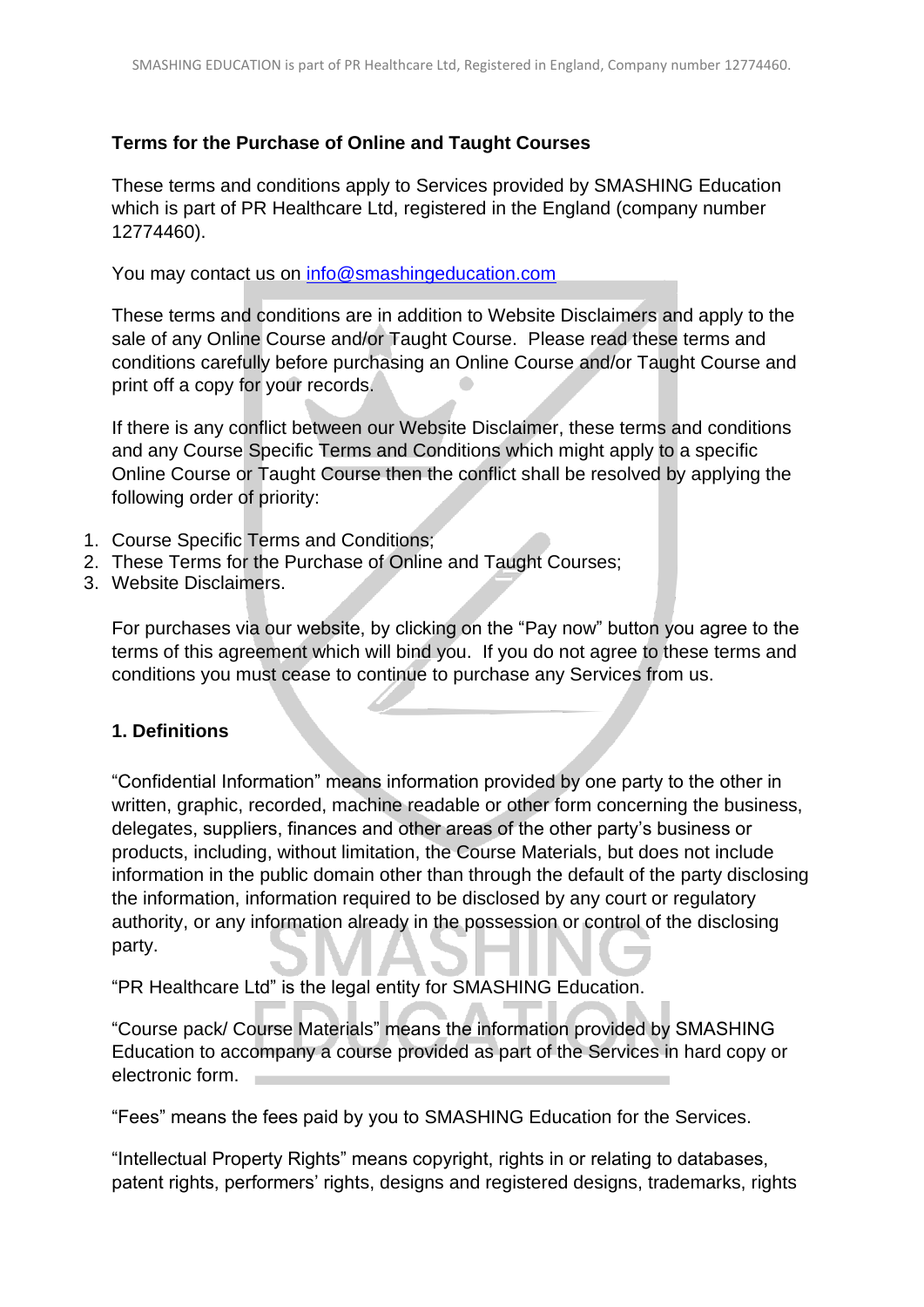in or relating to Confidential Information and other intellectual property rights (registered or unregistered) throughout the world.

"Online Course" means the delivery by us of an online course pursuant to which you learn course materials remotely.

"Services" means the provision of the Online Course and/or the Taught Course and/or the Course Materials together with such other services as agreed from time to time and purchased by you through the Website or by telephone.

"Taught Course" means a course taught by us in a classroom setting to which you attend in person.

"Website" means [www.smashingeducation.com](http://www.smashingeducation.com/)

"You" means the individual purchasing the Services.

## **2. The Services**

2.1. A description of the Services together with the dates on which the Services will begin are available on our Website. We will provide the Services with reasonable care and skill in accordance with the description set out on the Website.

2.2. We reserve the right to vary or withdraw any of the Services described on the Website without notice.

2.3 We expect you to confirm that the Services you are purchasing will meet your needs. We do not make any guarantee to you that you will obtain a particular result, professional qualification or employment opportunity from your purchase and completion of any of the Services.

## **3. Ordering Services**

## **Purchasing Services via the Website**

3.1. In order to purchase any of the Services on-line or taught, you must pay in advance via the website.

3.2. When you place an order for a Service via the Website, you are offering to purchase the Services on these terms and conditions. SMASHING Education reserves the right to cancel or decline your order or any part of your order at any time until it has been confirmed in accordance with clause 3.4 below.

3.3. Following receipt by us of your order for Services via the Website we will contact you confirming receipt of your order.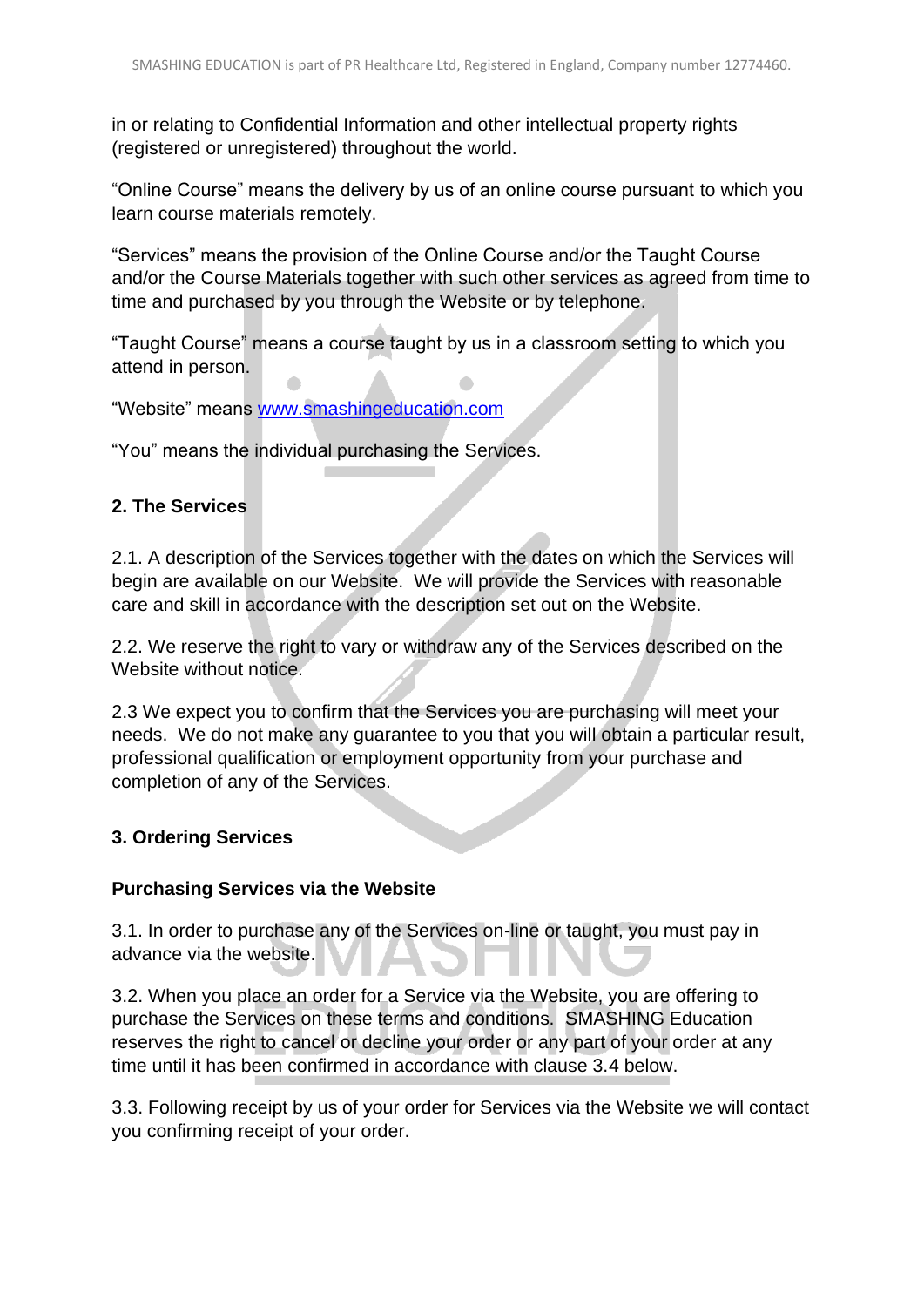3.4. A legally binding agreement between us and you shall come into existence when we have :

(a) accepted your offer to purchase Services from us by sending you an email confirming the purchase; and

(b) received payment of the relevant Fees from you in accordance with clause 5 below.

3.6. Where your order consists of multiple online courses or multiple taught courses, each individual course will be treated by us as a separate offer to purchase. Acceptance of your offer to buy one or more courses will not be acceptance by us of your offer to purchase any other courses which make up your order.  $\overline{\phantom{a}}$ 

3.7. SMASHING Education does not and is not responsible for booking any examination with any professional body or examination board. It is your responsibility to ensure that you book prior to the relevant closing date any exam necessary that you wish to take and which may or may not be associated with the subject matter of the Services provided to you by SMASHING Education.

## **4. Cancellation, Refunds and Variations**

4.1. If you have purchased an Online Course and have already accessed, all or part of the Online Course and/or started to use that Online Course then you shall have no right to cancel your order.

4.2. Notwithstanding clause 4.1 there is no other right to cancel or vary your purchase of Services and any other cancellation and / or variation of course dates will be at the entire discretion of SMASHING Education.

4.3. For all cancelation, notice must be sent to [info@smashingeducation.com](mailto:info@smashingeducation.com)

4.4. No refund will be issued if cancelation notice is less than 6 weeks from the start date of the course.

4.5. Refunds will only be issued where cancelation notice is more than 6 weeks from the start date of the course. However, this will incur an administrative fee of 20% which will be deducted from the total fee paid.

# **5. Fees**

5.1. The Fees for the Services shall be as set out on the Website at the time you placed an order for them.

5.2. Unless otherwise specified at the time you purchase the Services the Fees are exclusive of VAT or other local taxes. Each of these costs will be set out on the Website prior to your purchase of the Services.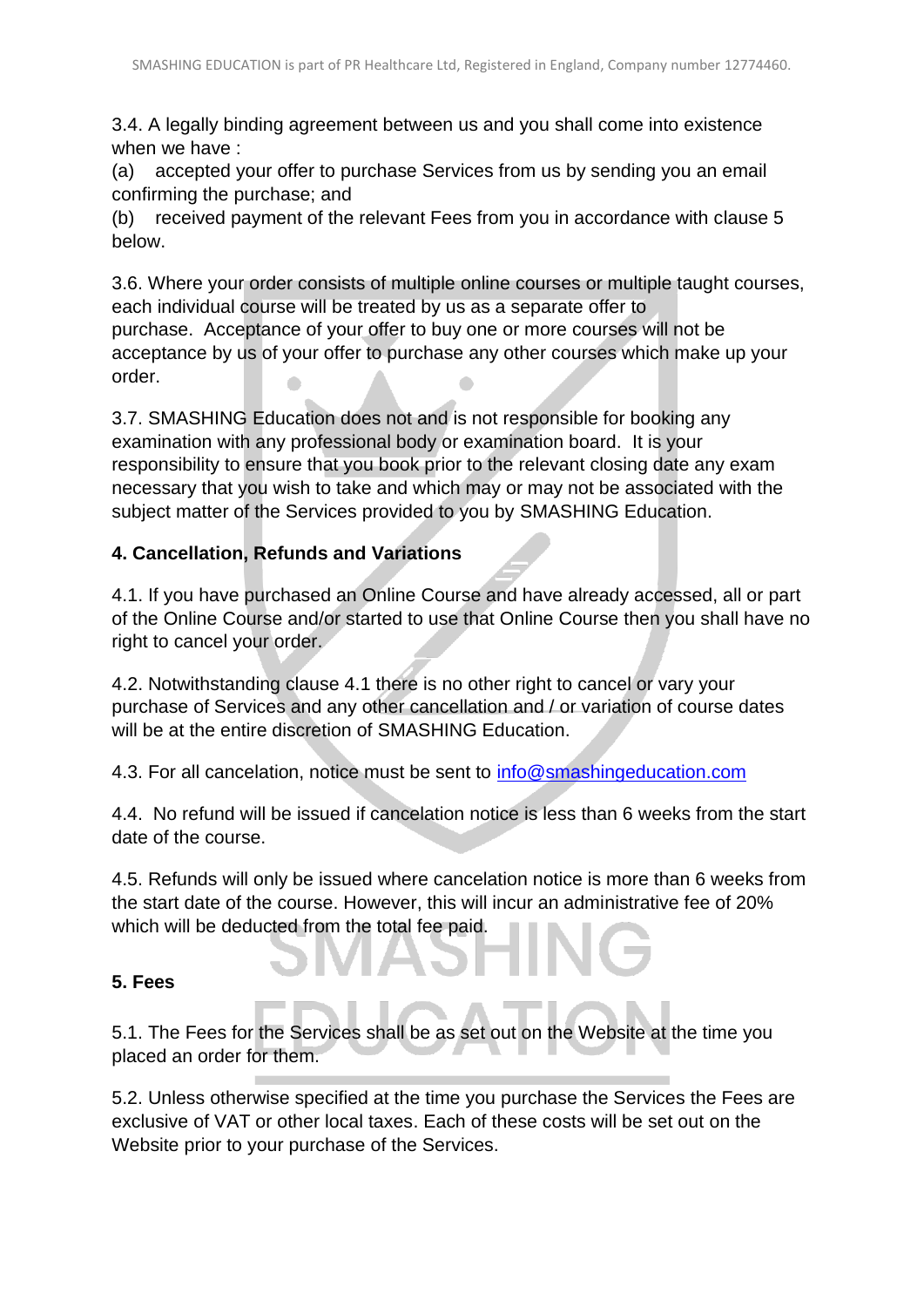5.3. All Fees shall be exclusive of any amounts payable to any professional body for registration and examination entry. These are payable by you directly to the relevant professional body or examination board and we accept no responsibility or liability for your failure to book your exam with the relevant professional body or examination.

5.4. Fees for the Service selected by you on the Website shall be debited from your credit / debit card at the time of purchase. Fees must be paid in full prior to you attending any Taught Course or accessing any Online Course.

5.5. Any fees charged by your debit or credit card provider in connection with your purchase of Services are for your own account and SMASHING Education shall not be responsible for these.  $\bullet$ 

5.6. You shall be responsible for all costs you incur in connection with your attendance at any Taught Courses or your access onto any Online Course.

# **6. Liability**

6.1. No part of the provision of the Services shall be deemed to be, nor is it intended to be, nor should it be taken to be, the provision of investment advice.

6.2. Although, SMASHING Education aims to provide the Services to the highest standards of the industry, neither it, nor its trainers accept any liability for (i) any inaccuracy or misleading information provided in the programmes or Course Materials and any reliance by Delegate on any such information, (ii) any loss or corruption of data, (iii) any loss of profit, revenue or goodwill, or (iv) any indirect, special or consequential loss arising from any breach of the terms of this Agreement.

6.3. Except to the extent that they are expressly set out in these terms and conditions, no conditions, warranties or other terms shall apply to the Services. Subject to clause 6.5 no implied conditions, warranties or other terms apply (including any implied terms as to satisfactory quality, fitness for purpose or conformance with description).

6.4. Subject to clause 6.5 below, SMASHING Education total liability arising from or in connection with these terms and conditions and in relation to anything which we may have done or not done in connection with these terms and conditions and the delivery of the Service (and whether the liability arises because of breach of contract, negligence or for any other reason) shall be limited to the Fees received by us in connection with the relevant Online Course or Taught Course in relation to which a dispute has arisen.

6.5. Nothing in this Agreement shall exclude or limit SMASHING Education liability for (i) death or personal injury caused by negligence, (ii) fraudulent misrepresentation or (iii) any other matter which under English law may not be limited or excluded.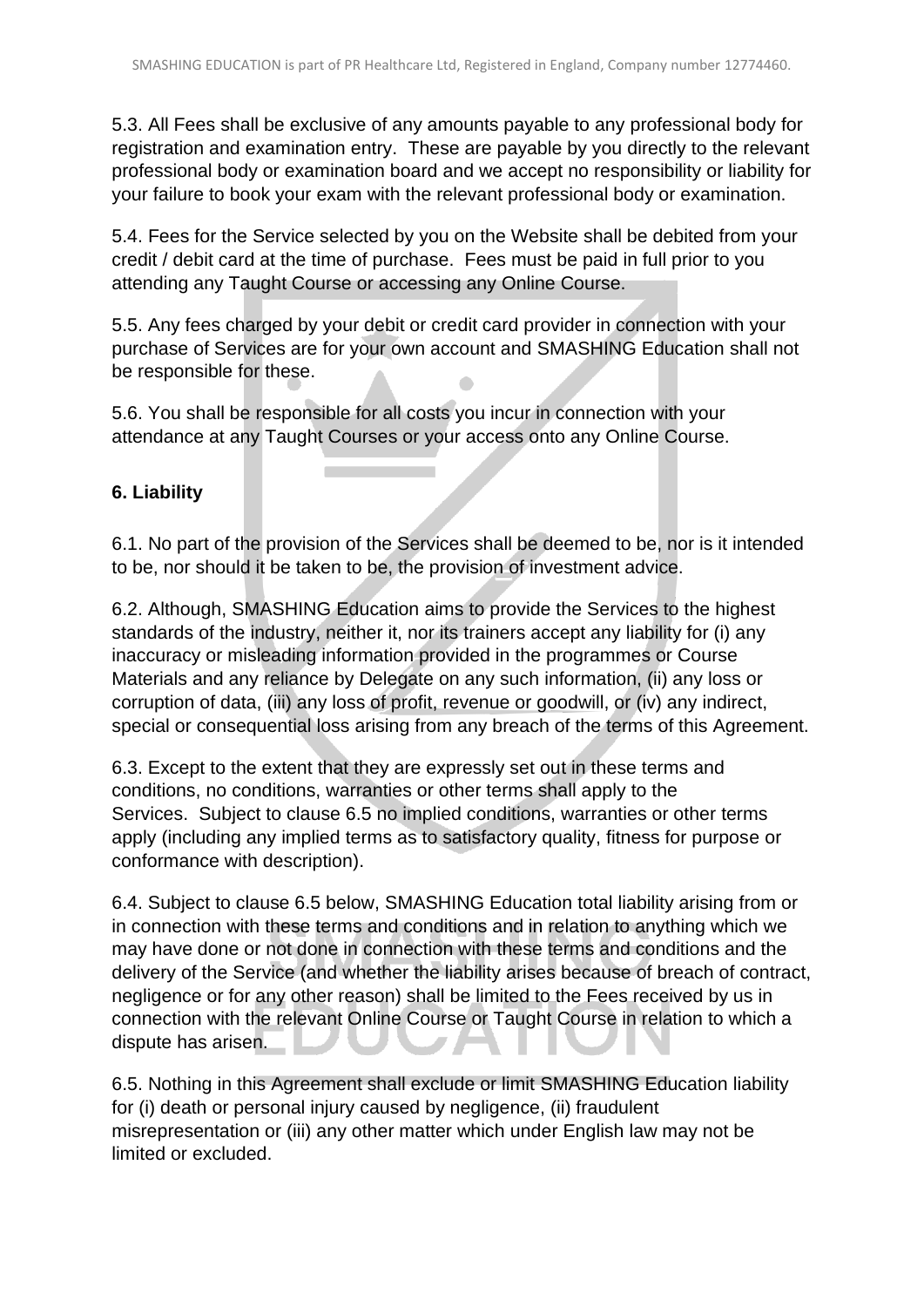6.6. SMASHING Education shall have no responsibility or liability for loss or damage to your personal property, or any injury to you (financial or otherwise), caused by another delegate(s) or by any person(s) who is not our employee or authorised representative. You may wish, therefore, to insure your personal property.

6.7. SMASHING Education will not be liable to you, in any manner whatsoever, for any failure or delay, or for the consequences of any failure or delay, in performance of any contract with you, if it is due to any event beyond our reasonable control including, but not limited to:

a. Strikes, lockouts or other industrial action or disputes (whether involving our workforce or any other party);  $\bullet$ 

b. Acts of God;

c. Pandemic, quarantine or widespread illness (whether affecting our staff and/or delegate body or otherwise);

d. Governmental requisitioning, emergency planning or provision;

e. War, protests, fire, flood, storm, tempest, explosion;

f. An actual, suspected or threatened act of terrorism;

g. Riot;

h. Civil commotion;

i. National emergencies;

j. Breakdown of plant or machinery;

k. Actions or defaults of placement providers; or

l. Default of suppliers or sub-contractors.

Each of the provisions above is separate and severable. Accordingly, if any court or body or authority of competent jurisdiction finds any such provision to be illegal, unlawful, void or unenforceable this will not affect the remainder of those provisions which will continue in full force and effect. In all such incidences reasonable steps will be taken to minimise the disruption to our services and any adverse impact to you.

6.8. SMASHING Education will be liable to you for any loss or damage you suffer that is a foreseeable result of our breach of this agreement or if we fail to carry out our obligations under these terms and conditions to a reasonable standard, but not to the extent that any such failure is attributable to your own fault or the fault of a third party that is not within our control. SMASHING Education will not be liable for loss or damage which were not foreseeable. Losses are foreseeable if they were an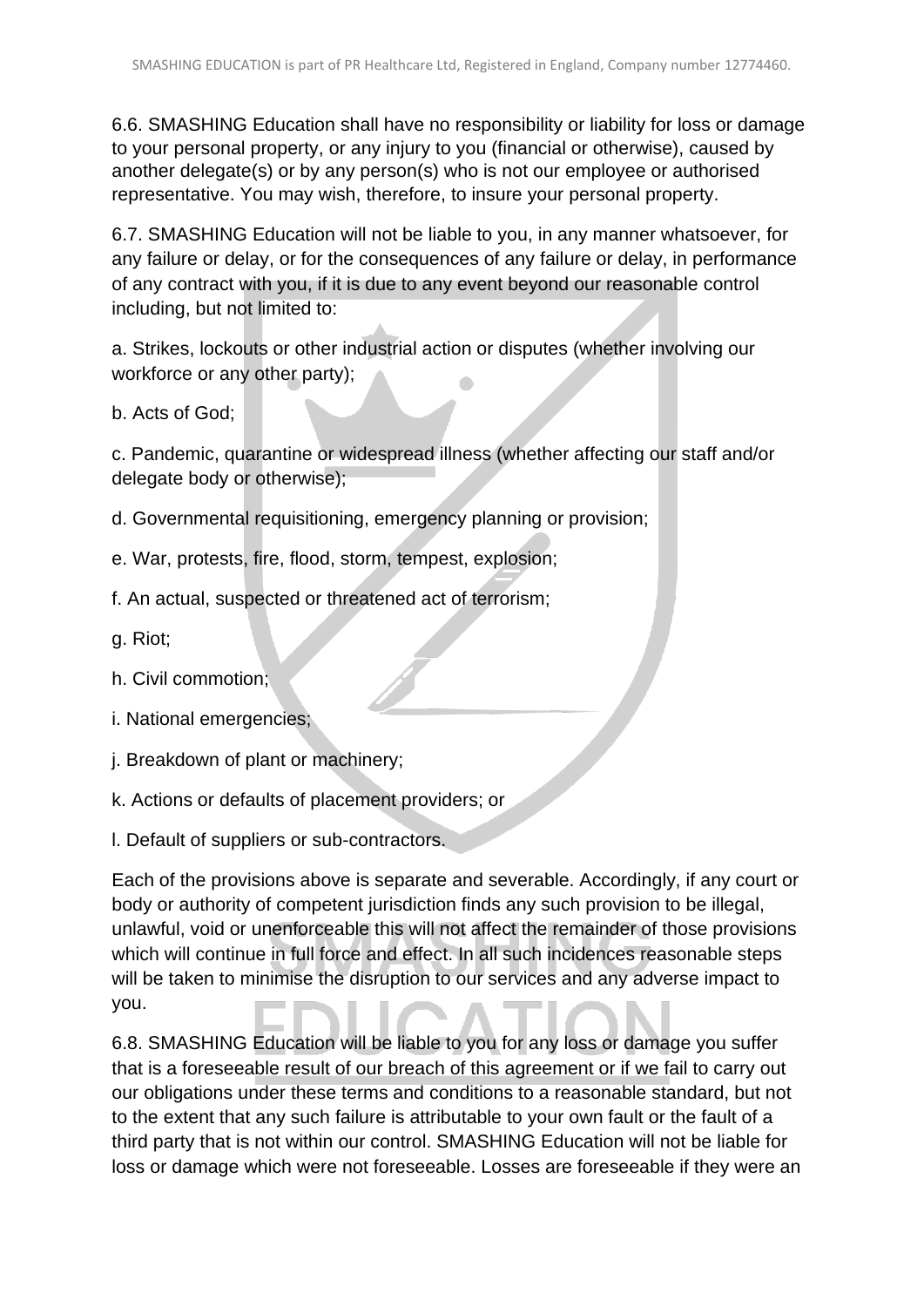obvious consequence of our breach of these terms and conditions or if they were contemplated by you and us at the time we entered into this agreement.

## **7. Intellectual Property**

7.1. All Intellectual Property Rights in the Course Materials, Online Courses and the speeches made by trainers at the Taught Courses are, and remain, the intellectual property of SMASHING Education or its licensors, whether adapted, written for or customised for the Delegate or not.

7.2. You are not authorised to:-

(i) copy, modify, reproduce, re-publish, sub-licence, sell, upload, broadcast, post, transmit or distribute any of the Course Materials without prior written permission;

(ii) record on video or audio tape, relay by videophone or other means the Online Course or Taught Course given

(iii) use the Course Materials in the provision of any other course or training whether given by us or any third party trainer;

(iv) remove any copyright or other notice of SMASHING Education on the Course Materials;

(v) modify, adapt, merge, translate, disassemble, decompile, reverse engineer (save to the extent permitted by law) any software forming part of the Online Courses.

Breach by you of this clause 7.2 shall allow us to immediately terminate these terms and conditions with you and cease to provide you with any Services, including but not limited to access to the Online Courses.

7.3. In consideration of the Fees paid by you, we grant to you a limited, nontransferable, non-exclusive licence to use the Course Materials and the software in respect of the Online Course for the sole purpose of completing the Online Course and / or attending the Taught Course.

**SMASHIN** 

# **8. Confidentiality**

8.1. Each party shall keep the other party's Confidential Information strictly confidential and not use it otherwise than for the purposes of these terms and conditions, and shall return it on demand and not retain copies of it.

8.2. Either party may disclose Confidential Information to its legal and other advisors for the purposes of obtaining advice from them.

8.3. This clause shall continue notwithstanding termination of these terms and conditions.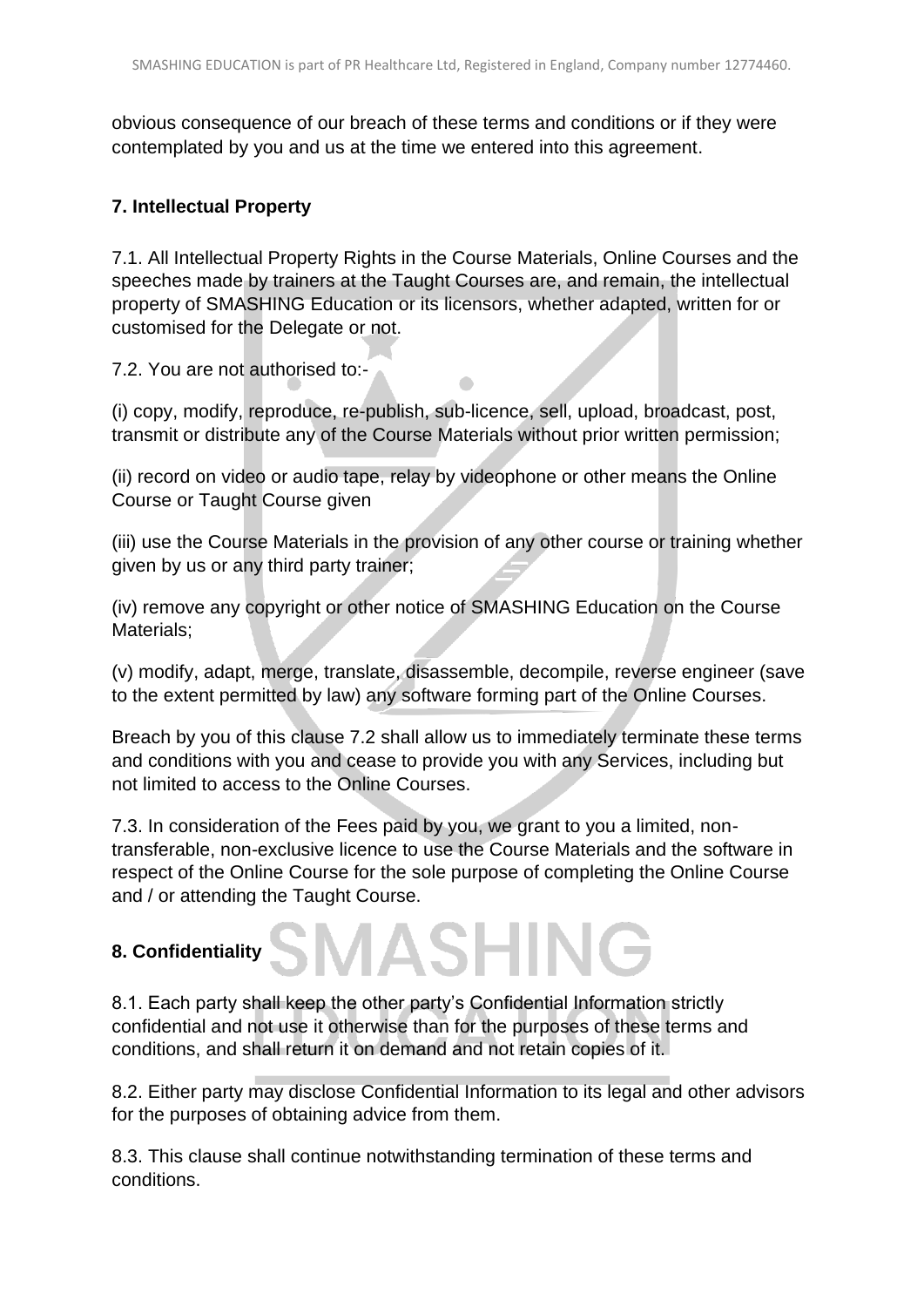# **9. Termination**

9.1. We shall be entitled to terminate these terms and conditions and cease to provide you with any Services with immediate effect in the event that you:

- a. fail to pay when due your Fees;
- b. act in an aggressive, bullying, offensive, threatening or harassing manner towards any employee of SMASHING Education, any teacher or lecturer who provides the Taught Courses or any delegate who attends any Taught Course;
- c. cheat or plagiarise any work which you are required to prepare or submit in connection with the Services or during any examination taken in connection with the Services;
- d. steal or act in fraudulent or deceitful manner towards us or our employees or any other delegates who may be on our premises or attending our Taught Courses;
- e. intentionally or recklessly damage our property or the property of our employees or other delegates attending our premises;
- f. are intoxicated through alcohol or illegal drugs while on our premises;
- g. commit any criminal offence committed on our premises or where the victim is our employee or delegate;
- h. are in breach of these terms and conditions.

9.2. On termination clause 6 (liability), 7 (intellectual property rights), 8 (confidentiality) and 10 (restrictions) shall continue notwithstanding such termination.

## **10. Assignment**

Any Services provided by us under these terms and conditions are personal to you and cannot be transferred or assigned to any other person.

We shall be entitled to assign these terms and conditions to any other company without prior notice to you.

## **11. Entire Agreement**

These terms and conditions, together with the Website Disclaimers and Course Specific Terms and Conditions are the entire agreement between the parties and supersede any prior agreements and arrangements, whether written or oral. You confirm that you have not relied on any representations in entering into these and any other terms and conditions with us. Nothing in this clause or terms and conditions shall limit liability for any fraudulent misrepresentation.

## **12. Food and drink**

During the course, all food and drinks provided by SMASHING Education will be via a 3<sup>rd</sup> party vendor. It is your responsibility to ensure that all food and drinks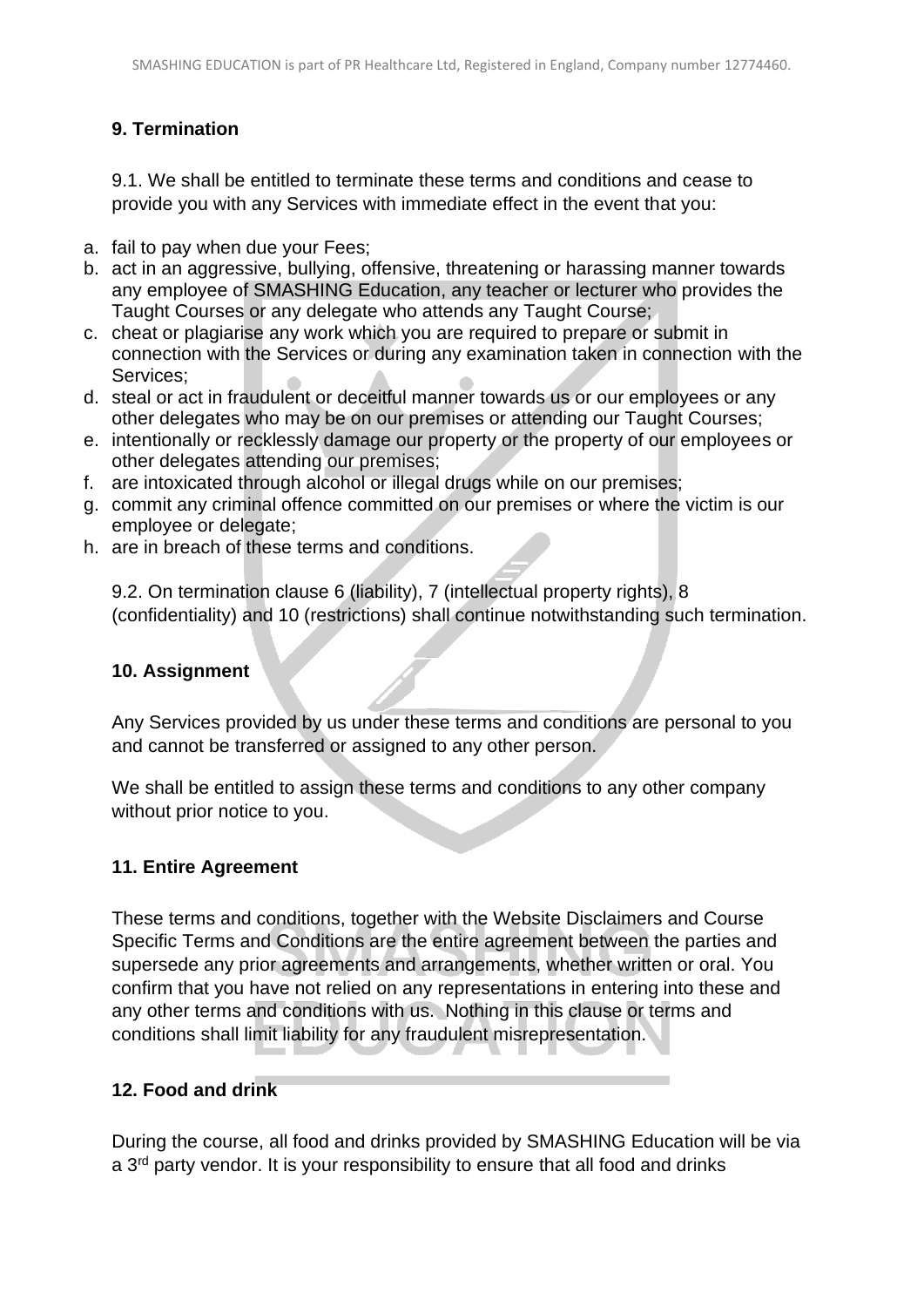consumed are suitable for your dietary requirements. It is your responsibility to complete the course registration form accurately specifying any dietary requirements. Therefore, SMASHING Education will not be held liable.

## **13. Assignment**

We may assign, transfer, sub-contract any of our rights or obligations to any third party at our discretion.

## **14. Data Protection**

14.1 The nature of the Services provided by SMASHING Education means that we will obtain, use and disclose (together "Use") certain information about you ("Data"). This statement sets out the principles governing our Use of Data. By purchasing the Services you agree to this Use.

14.2 When you register with us you will need to provide certain Data such as your contact details and demographic information. We will store this Data and use it to contact you, provide you with details of the Services you have purchased and otherwise as required during the normal provision of the course.

14.3 We may also use the above Data, and similar Data you provide us in response to surveys, to aggregate user profiles and provide you with communications. We will not pass any personal data onto anyone outside of SMASHING Education.

14.3 To enable us to monitor and improve our Services, we gather certain aggregated information about you, including details of your operating system, browser version, domain name and IP address, the URL you came from and go to and the parts of the Website you visit.

14.4. We use information such as your User ID, session identifiers and password to enable us to identify whether you are using our services, assist with the provision of services and to ensure that you have access to relevant products. We will only read cookies from your cookie file placed there through your web browser's interaction with the Website.

14.5. Our products may link to third party websites and we are not responsible for their data policies or procedures or their content.

14.6. SMASHING Education endeavour to take all reasonable steps to protect your personal Data including the use of encryption technology but cannot guarantee the security of any Data you disclose. You accept the inherent security implications of being and transacting on-line over the internet and will not hold us responsible for any breach of security.